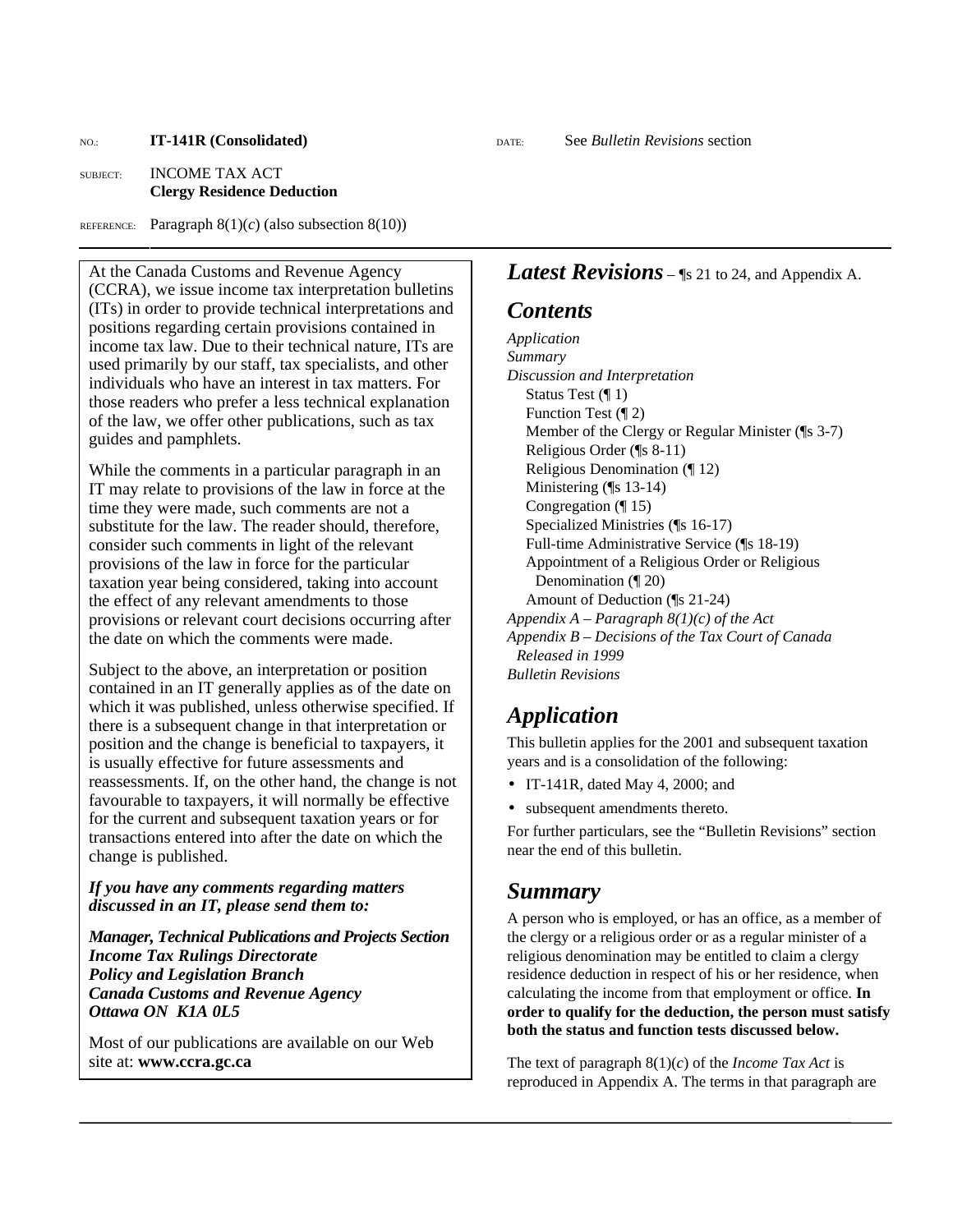not interpreted to favour any particular religious denomination or religious organization, and will include persons in different organizations who hold and fulfil functions similar to those of persons in religious organizations where this particular terminology is used.

This bulletin contains general guidelines concerning qualification for the deduction. Many of the guidelines for the status and function tests were provided in decisions of the Tax Court of Canada released in 1999. A brief summary of these decisions is contained in Appendix B. If an organization wants certainty as to how the guidelines apply to its structure and circumstances, it may request an advance income tax ruling. Information Circular 70-6R3 describes the advance income tax ruling process.

# *Discussion and Interpretation*

#### **Status Test**

**¶ 1.** In order to qualify for the clergy residence deduction under paragraph  $8(1)(c)$ , the person must be one of the following:

- a **member of the clergy** (see ¶s 3 and 4);
- a member of a **religious order** (see ¶s 8 to 11); or
- a **regular minister** (see ¶s 3 and 5 to 7) of a **religious denomination** (see ¶ 12).

## **Function Test**

**¶ 2.** In order to qualify for the deduction, a person who has the required status must also be employed in a qualifying function. The person's function must be that he or she is

- in charge of, or **ministering** to (see ¶s 13 and 14), a diocese, parish or **congregation** (see ¶ 15); or
- engaged **exclusively in full-time administrative service** (see ¶s 18 and 19) by **appointment of a religious order or religious denomination** (see ¶ 20).

## **Member of the Clergy or Regular Minister**

**[3.** Whether a person is a "member of the clergy" or a "regular minister" depends upon the structure and practices of the particular church or religious denomination.

 $\P$  **4.** A "member of the clergy" is a person set apart from the other members of the church or religious denomination as a spiritual leader. It is not necessary that the process of appointment be referred to as ordination or that the appointment be by someone higher up in the ecclesiastical hierarchy; it may be done by the congregation itself. It is sufficient that there be a formal or legitimate act of recognition, and it requires a serious and long-term commitment to the ministry. Priests, pastors, ministers, rabbis, imams, commended workers and other persons who have been commended, licensed, commissioned or otherwise formally or legitimately recognized for religious leadership within their religious organization may be members of the clergy.

- **[5.** A "regular minister" is a person who
- is authorized or empowered to perform spiritual duties, conduct religious services, administer sacraments and carry out similar religious functions. Religious functions may include participation in the conduct of religious services, the administration of some of the rituals, ordinances or sacraments, and pastoral responsibilities to specific segments of the religious organization;
- is appointed or recognized by a body or person with the legitimate authority to appoint or ordain ministers on behalf of or within the religious denomination; and
- is in a position or appointment of some permanence.

**¶ 6.** In the absence of a legitimate appointment or recognition, the mere performance of the duties of a minister will not suffice to constitute a "regular minister".

**¶ 7.** Deaconesses and deacons, elders, commissioned officers of the Salvation Army, chaplains (including female chaplains in the Roman Catholic church) and cantors may be recognized as regular ministers depending upon the structure and practices of the particular church or religious denomination. This is not an all inclusive list.

## **Religious Order**

**¶ 8.** The term "religious order" means a group of people bound by the same religious, moral and social regulations and discipline. A religious order may comprise all the members of an organization or only an identifiable group within that organization. For example, a corporation can provide the framework or structure within which an order may operate; however, the corporation itself would not be the order. An order could consist of a group of employees of the corporation who share certain characteristics and goals. A religious order will have an ascertainable faith with tenets and principles and a requirement for their adherence, and its members will be involved in carrying out the religious mission or ministry of the order. This may include evangelism, religious missions, religious education, social outreach, counseling or relief and development. Not every religious organization is a religious order. Whether or not an organization or a group of individuals within an organization is a religious order is a question of fact to be determined on a case by case basis. No factor predominates and each must be assigned its proper weight in the context of all the facts.

**¶ 9.** Generally, the following characteristics will be indicative of a religious order:

(a) The purpose of the organization should be primarily religious. It may have other objects within the overall context of that religious purpose such as education, the relief of poverty, or the alleviation of social ills and suffering. A religious order may have objects that go beyond preaching the gospel and prayer and meditation, and extend to works beneficial to humanity such as running hospitals or helping the poor and homeless. For example, amongst the Tax Court of Canada decisions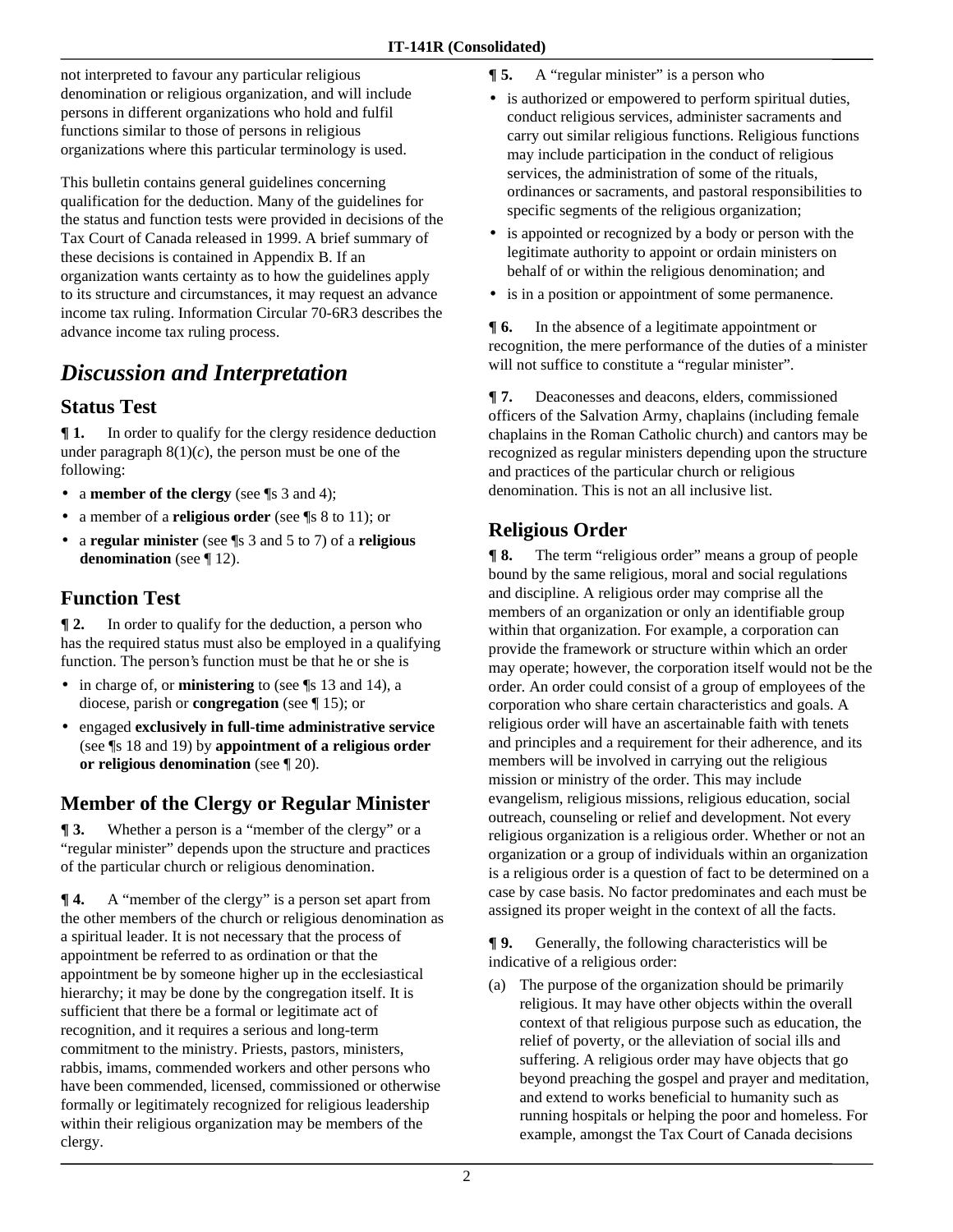released in 1999, it was found in *Alemu et al. v. The Queen* (see Appendix B), that Christian Horizons, which operated group homes for exceptional children, and in *Koop et al. v. The Queen* (see Appendix B), that Youth For Christ, which ministered to inner-city youth by running drop-in centres, sports facilities and preaching, both qualified as primarily religious organizations. They qualified because religion permeated both organizations.

- (b) The members must agree to, and in fact adhere to, a strict moral and spiritual regime of self-sacrifice and dedication to the goals of the organization to the detriment of their own material well-being.
- (c) The commitment of the members should be full-time and of a long term nature. It is not essential that the commitment be for life but it is important that it not be short term, temporary or part-time.
- (d) The spiritual and moral discipline and regime under which the members live must be markedly stricter than that to which the lay members of the church are expected to adhere.
- (e) The admission of members must be in accordance with strict standards of spiritual and personal suitability.
- (f) There should generally be a sense of communality.

**¶ 10.** Religious orders can include interfaith orders, orders that are family oriented and orders that do not require vows of celibacy, poverty and obedience. Nonetheless, such orders do require significant self-sacrifice, a dedication that transcends that of an ordinary churchgoer and an ardent commitment to the cause of the particular order.

 $\P$ **11.** A religious order will normally impose restrictions on the outside lifestyle and employment activities in which its members can engage. A religious order will regulate the amount of financial support its members may receive or enjoy from the order, the religious denomination or givings from their broader community. For example, in *Koop et al v. The Queen* (see Appendix B), an organization was found not to be a religious order where its members could set their own level of targeted income, devoted a significant part of their time to raising funds for their own support and were free to earn income from other sources.

#### **Religious Denomination**

**¶ 12.** A "religious denomination" is a group of individuals that is called or identified by the same name and that has a particular system of religious faith or belief. The set of religious beliefs or ideology or practices of the members of a religious denomination will be sufficiently distinct to distinguish the members from society as a whole.

#### **Ministering**

**¶ 13.** "Ministering" is a very broad concept of serving or attending to the needs of a congregation, diocese or parish, or its individual members. This should be looked at within

the context of the religious organization's practices and expectations. If a person who meets the status test is employed within a congregation, he or she is considered to be ministering to a congregation if he or she is fulfilling a pastoral or ministerial role in the manner requested by that congregation. If a person who meets the status test is employed by a religious organization outside the order or religious denomination, he or she is considered to be ministering to a congregation such as a church, a chaplaincy audience, or a disadvantaged group if he or she is fulfilling a pastoral or ministerial role consistent with the religious ministry of the organization in which such person has status.

**¶ 14.** Persons who meet the status test who minister on a part-time or assistant basis and those performing specialized ministering satisfy the function test. As long as ministering to congregations is an integral part of their employment responsibilities and expectations, that activity will qualify.

#### **Congregation**

**¶ 15.** A "congregation" is not defined by any particular church structure, by territorial boundaries nor by the number of people gathered in one place. It is an assemblage or gathering of persons to whom a minister provides spiritual counseling, advice, illumination and inspiration. A group of students assembled for academic instruction is not a congregation. Persons who meet the status test do not need to be in charge of a single, fixed congregation. They can serve multiple congregations. Congregations can be of a diverse and fluid makeup and require neither voluntary attendance nor homogeneity of religious belief. Chaplains in hospitals, jails, the armed forces and other such organizations are generally considered to minister to congregations.

#### **Specialized Ministries**

 $\P$ **16.** Persons who meet the status test performing specialized ministering may satisfy the function test depending on the significance of the ministry in the particular religious denomination. Recognized forms of specialized ministry may include chaplaincies, religious education within a congregation, congregational pastoral responsibilities for music or youth, ethnic focus ministries, ministries with overseas or domestic missions, and ministries to the disadvantaged or disabled. For example, given the prominence of music in the Pentecostal service and, generally, in the method of worship by members of that religious denomination, the role of minister of music assumes an importance in that church that goes far beyond that of an organist or choir master of other churches.

**¶ 17.** Teaching at an educational institution, whether or not it is a denominational school, college or seminary, is not by itself recognized as ministering to a congregation. However, a person who meets the status test who is otherwise engaged in a recognized and permitted ministry, may also be engaged in teaching without being disqualified for this deduction. For example, a school chaplain may also have some teaching responsibilities or a congregational minister may also take on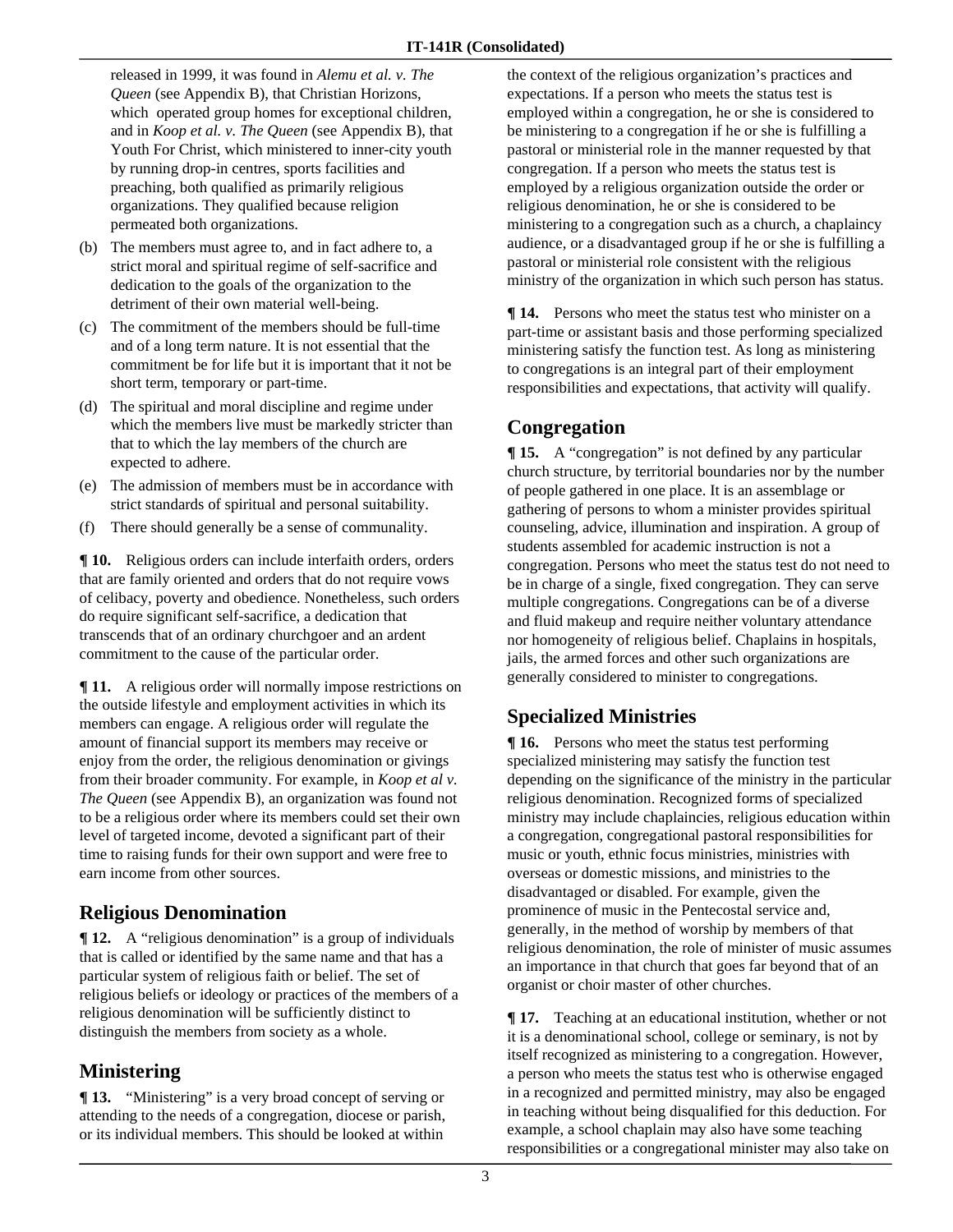teaching responsibilities for his or her religious denomination.

## **Full-time Administrative Service**

**¶ 18.** "Administrative service" generally describes the functions of determining organizational policies and coordinating various activities of the organization at the management level. It is not limited to the senior level of management of an organization. Performance of specific staff (i.e., support) functions such as accounting, grounds keeping, information technology and clerical work does not qualify as administrative service. A person who meets the status test who is employed in a full-time administrative position is considered to be working exclusively and full-time in a qualifying function even if, in addition to administrative responsibilities, the person also engages in incidental ministering activities that would satisfy the function test. Both the words exclusively and full-time imply that the person does not have some other form of appointment, business or occupation that is in addition to, and impinges upon, the administrative work performed.

**¶ 19.** Teaching is not considered to be administrative service, whether or not it is at a denominational school, college or seminary. Occasional or incidental teaching will not, however, disqualify a person whose full-time responsibility is qualifying administrative service.

#### **Appointment of a Religious Order or Religious Denomination**

**[ 20.** A person's administrative responsibilities must be by appointment of a religious order or a religious denomination. Recommendation or commendation (as distinct from appointment) of a person for administrative responsibilities with another organization does not constitute appointment by the order or denomination that makes the recommendation or commendation. The appointment need not be to employment with the denomination or order. The appointment can be to a position with an entity that is controlled by, and that is an integral part of the denomination. It should be in accordance with the practices and procedures of the particular religious organization. For example, in *Fitch et al. v. The Queen* (see Appendix B), an appointment as President of the Canadian Union College through its Board of Trustees was found to be an appointment by the religious denomination, the Seventh-day Adventist Church. The appointment was considered to be by the religious denomination because the presence of the Seventh-day Adventist Church permeated all aspects of the Canadian Union College, including its values, its appointments, its boards and committees, and its finances. This contrasts with the situation considered in *Kraft et al. v. The Queen* (see Appendix B). In that case, appointment by Intercom, an organization that was not contended to be a religious order, of a regular minister of a religious denomination did not qualify. The minister was commended by his denomination to work with Intercom; however, he was appointed by Intercom. There was insufficient nexus

between his religious denomination and his appointment by Intercom to do administrative work.

#### **Amount of Deduction**

 $\P$  **21.** Under paragraph  $8(1)(c)$ , a person meeting the status and function tests discussed in ¶s 1 and 2 (referred to in the remainder of this bulletin as the "employee") may deduct a clergy residence deduction. Paragraph 8(1)(*c*) provides, among other things, that this deduction can never be greater than the amount of the employee's income for the year from the qualifying office or employment. Subject to this overall limitation, the calculation of the amount of the deduction depends on the employee's situation.

**¶ 22.** If the employee is provided with a benefit in respect of the residence or other living accommodation he or she occupies by virtue of the qualifying office or employment, the value of the benefit must be included, under section 6, in the income from that office or employment. The basic amount of the benefit is the fair rental value of the residence or other living accommodation, for the period in the year for which it is so provided. Under subparagraph  $8(1)(c)$ (iii), however, the employee may deduct the total of any amounts that have been included in income for the year for this reason. In other words, the employee benefit for free living accommodation included in income under section 6 may be offset by a clergy residence deduction for the same amount under subparagraph  $8(1)(c)$ (iii). Furthermore, if the section 6 benefit includes amounts in respect of utilities (see the last part of  $\P$  23), subparagraph 8(1)(*c*)(iii) specifically provides that such amounts may be included in the calculation of the employee's clergy residence deduction.

**¶ 23.** If the employee is not claiming a clergy residence deduction under subparagraph  $8(1)(c)$ (iii) with respect to a section 6 employment benefit, he or she may instead claim a clergy residence deduction under subparagraph  $8(1)(c)(iv)$ . That subparagraph allows a deduction for either of the following:

- (a) the rent and utilities paid by the employee for his or her principal place of residence, or other principal living accommodation, ordinarily occupied by the employee; or
- (b) the fair rental value, including utilities, of such a residence or living accommodation (unfurnished), owned by the employee or by the employee's spouse or common-law partner.

However, subject to the overall limitation mentioned in ¶ 21, a clergy residence deduction under subparagraph  $8(1)(c)(iv)$ cannot be more than the lesser of two amounts:

- The first amount is the greater of the following:
	- \$1,000 multiplied by the number of months in the year (up to 10) during which the employee meets the status and function tests; and
	- one-third of the employee's remuneration for the year from the qualifying office or employment.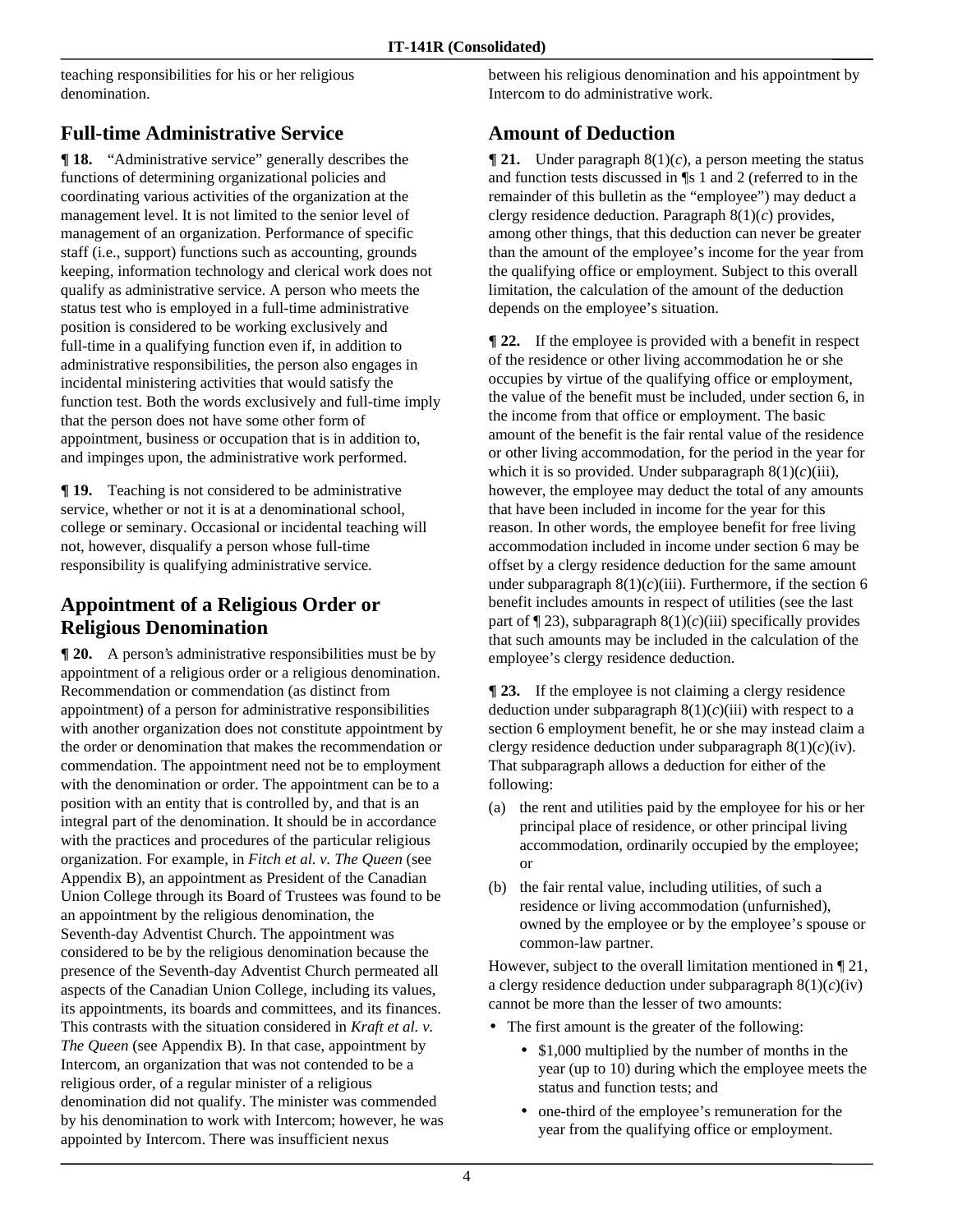- The second amount is calculated as
	- the rent paid or fair rental value of the residence or living accommodation, as described in (a) and (b) above, including utilities

less a reduction for

• all amounts deducted in respect of the residence or living accommodation in computing any individual's income for the year from an office or employment or from a business (other than the employee's clergy residence deduction), to the extent that such amounts pertain to the period in the year for which the employee is claiming the clergy residence deduction.

 The above reduction for amounts deducted in respect of the residence or living accommodation in computing any individual's income from an office or employment or from a business would include, for example, an amount deducted by the employee for an office in the home, or a clergy residence deduction claimed by the employee's spouse, for the relevant period. (In the latter example, the maximum amount of clergy residence deduction that any particular spouse could claim would be subject to the entire calculation in subparagraph  $8(1)(c)(iv)$ , which can be determined using the prescribed form mentioned in ¶ 24.)

 The above reduction for amounts deducted in respect of the residence or living accommodation in computing any individual's income from an office or employment or from a business would not include a claim for the principal residence exemption, which is used to reduce or eliminate (for tax purposes) a gain on the disposition of a taxpayer's principal residence.

For purposes of paragraph  $8(1)(c)$ , "utilities" means amounts expended for services for electricity, heating (e.g., gas), and water and sewer.

**¶ 24.** Subsection 8(10) of the Act provides that a clergy residence deduction requires that the prescribed form for that deduction be completed, and that it be signed by the employee's employer certifying that the required conditions set out in paragraph  $8(1)(c)$  have been met. The prescribed form for this purpose is Form T1223, *Clergy Residence Deduction*, which can be obtained at any taxation services office or from the Canada Customs and Revenue Agency's Web site at http://www.ccra.gc.ca.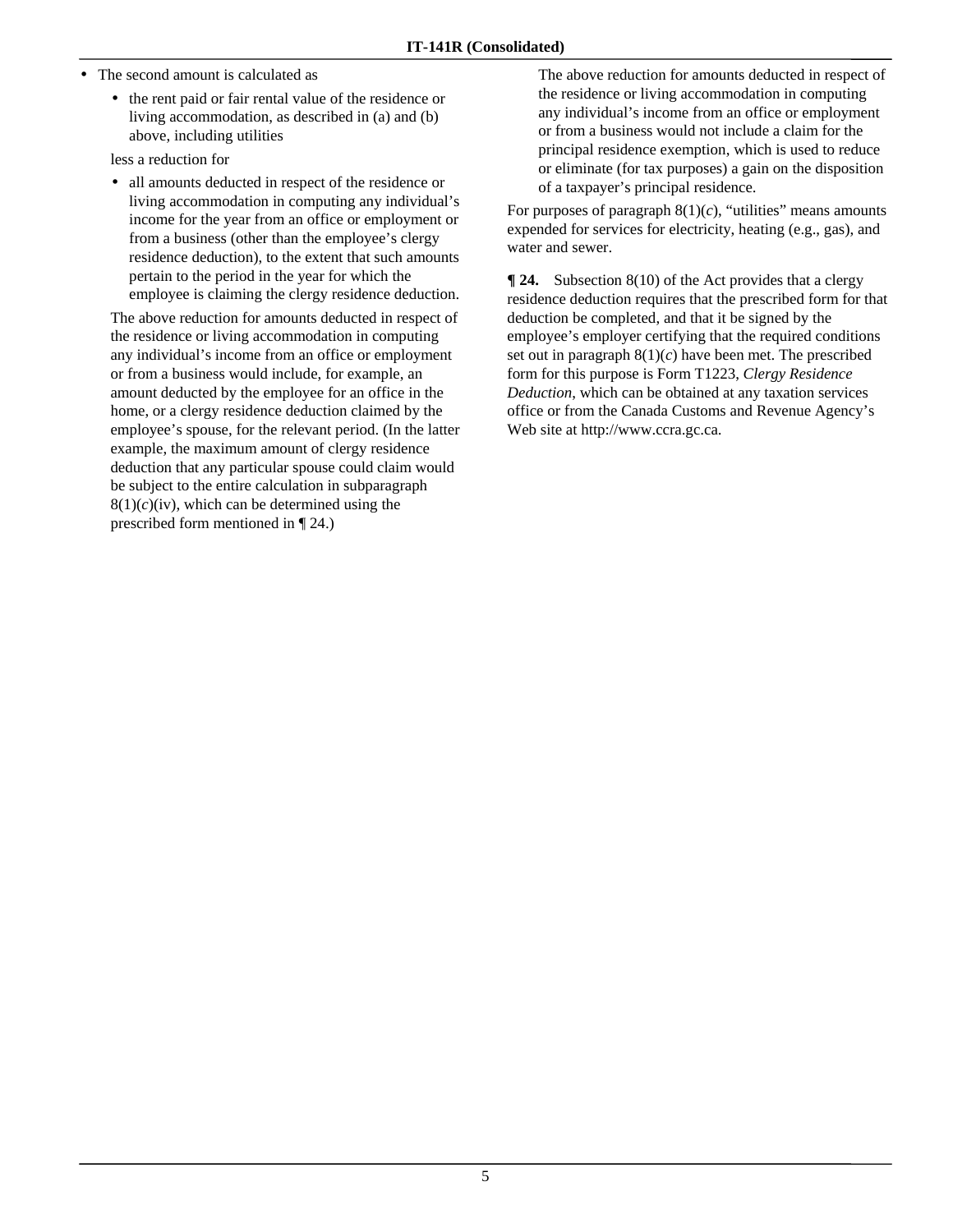# *Appendix A – Paragraph 8(1)(c) of the Act*

#### **Section 8: Deductions allowed**

 **(1)** In computing a taxpayer's income for a taxation year from an office or employment, there may be deducted such of the following amounts as are wholly applicable to that source or such part of the following amounts as may reasonably be regarded as applicable thereto:

(c) **Clergy residence** – where, in the year, the taxpayer

 (i) is a member of the clergy or of a religious order or a regular minister of a religious denomination, and (ii) is

- (A) in charge of a diocese, parish or congregation,
- (B) ministering to a diocese, parish or congregation, or
- (C) engaged exclusively in full-time administrative service by appointment of a religious order or religious denomination,

the amount, not exceeding the taxpayer's remuneration for the year from the office or employment, equal to

- (iii) the total of all amounts including amounts in respect of utilities, included in computing the taxpayer's income for the year under section 6 in respect of the residence or other living accommodation occupied by the taxpayer in the course of, or because of, the taxpayer's office or employment as such a member or minister so in charge of or ministering to a diocese, parish or congregation, or so engaged in such administrative service, or
- (iv) rent and utilities paid by the taxpayer for the taxpayer's principal place of residence (or other principal living accommodation), ordinarily occupied during the year by the taxpayer, or the fair rental value of such a residence (or other living accommodation), including utilities, owned by the taxpayer or the taxpayer's spouse or common-law partner, not exceeding the lesser of
	- (A) the greater of
		- (I) \$1,000 multiplied by the number of months (to a maximum of ten) in the year, during which the taxpayer is a person described in subparagraphs (i) and (ii), and
		- (II) one-third of the taxpayer's remuneration for the year from the office or employment, and
	- (B) the amount, if any, by which
		- (I) the rent paid or the fair rental value of the residence or living accommodation, including utilities

exceeds

(II) the total of all amounts each of which is an amount deducted, in connection with the same accommodation or residence, in computing an individual's income for the year from an office or employment or from a business (other than an amount deducted under this paragraph by the taxpayer), to the extent that the amount can reasonably be considered to relate to the period, or a portion of the period, in respect of which an amount is claimed by the taxpayer under this paragraph;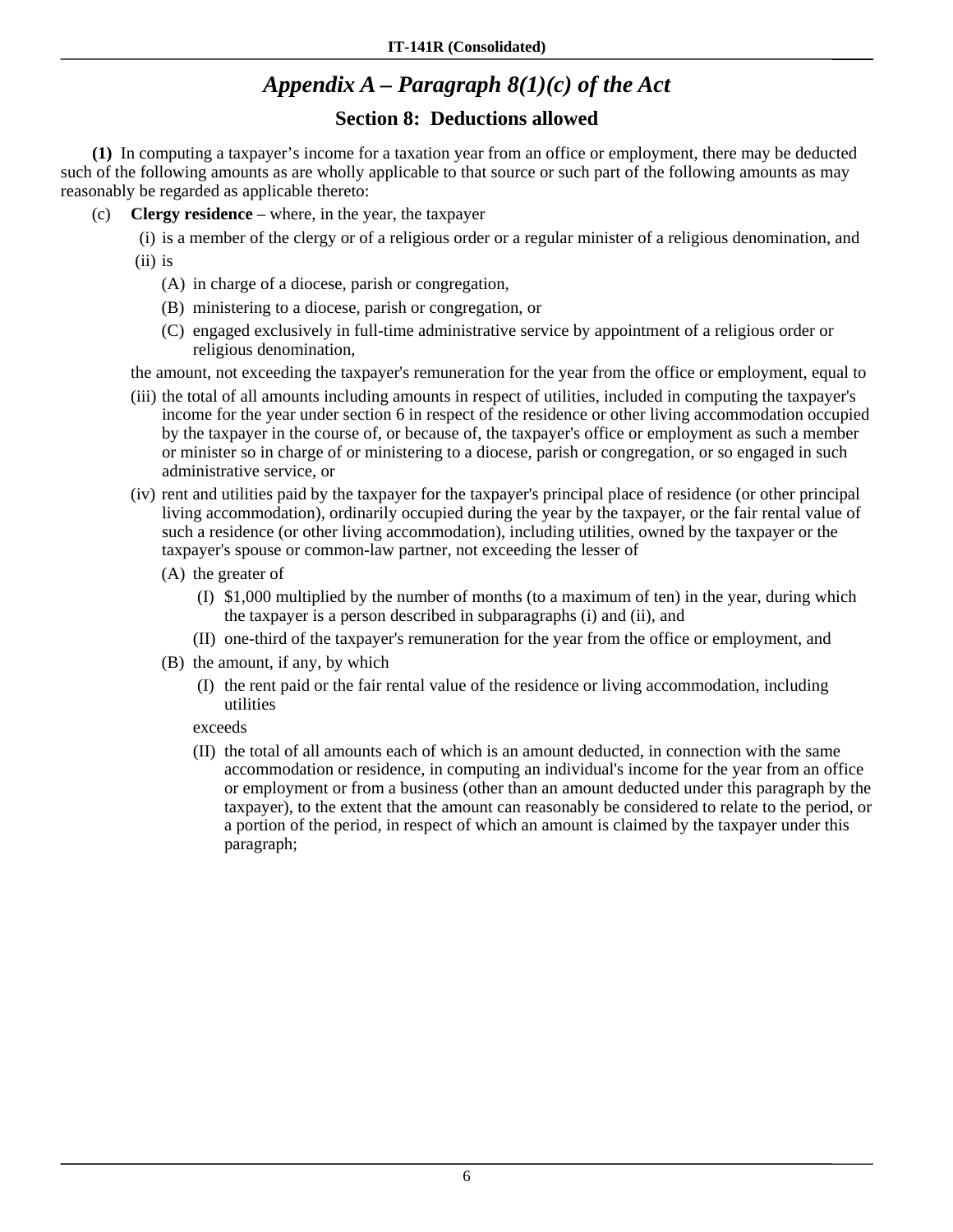# *Appendix B – Decisions of the Tax Court of Canada Released in 1999*

#### *Austin v. The Queen***, 99 DTC 710, [1999] 2 CTC 2270**

A credentialed minister of The Pentecostal Assemblies of Canada who was employed on a full-time basis as a minister of music was a regular minister who ministered to a congregation.

#### *McGorman et al. v. The Queen***, 99 DTC 699**

A missionary employed by the Canadian Baptist Overseas Mission Board to administer a social program in Bolivia was engaged in full-time administrative service by appointment of a religious order.

A member of the Society for International Ministries of Canada (SIM Canada), who worked as an ethnic focus missionary to Somalis in Toronto, was a member of a religious order ministering to a congregation.

## *Kraft et al. v. The Queen***, 99 DTC 693, [1999] 3 CTC 2185**

Commended Workers of the Plymouth Brethren were regular ministers of a religious denomination and members of the clergy.

An ordained Baptist minister who was an employee of Outreach Canada, traveled to a large number of churches where he preached, led religious services, and acted as an interim pastor to churches that did not have a pastor, was ministering to a congregation.

An ordained Baptist minister who was the chaplain for three custodial facilities for young offenders was ministering to a congregation.

A member of the clergy employed by International Teams who ministered to a variety of congregations in churches in the Toronto area was ministering to a congregation.

A member of the Baptist clergy employed by Intercom (Intertribal Christian Communications), an organization concerned with the spiritual life of native peoples, was ministering to a congregation.

An appointment by Intercom, which was not contended to be a religious order, of a member of the clergy to full-time administrative service with Intercom was not an appointment by a religious denomination even though the member of the clergy had been commended to Intercom by his denomination.

There was insufficient evidence to conclude that a member of the clergy who was General Director and founder of Intercom and who did some preaching and counseling was ministering to a congregation.

## *Alemu et al. v. The Queen***, 99 DTC 714, [1999] 2 CTC 2245**

Employees of Christian Horizons were members of a religious order who were engaged exclusively in full-time administrative service by appointment of the religious order.

A member of the clergy who was minister at large to Christian Horizons was ministering to a congregation.

## *Fitch et al. v. The Queen***, 99 DTC 721, [1999] 2 CTC 2419**

An ordained minister of the Seventh-day Adventist Church who was president of Canadian Union College (CUC), a Seventh-day Adventist Bible College, was engaged in full-time administrative service by appointment of the religious denomination.

An ordained minister of the Seventh-day Adventist Church who was a professor of religious studies at CUC was neither ministering to a congregation nor engaged in full-time administrative service.

A recognized minister and church leader in the Church of Christ who was president of Western Christian College was engaged exclusively in full-time administrative service by appointment of the religious denomination, the Church of Christ.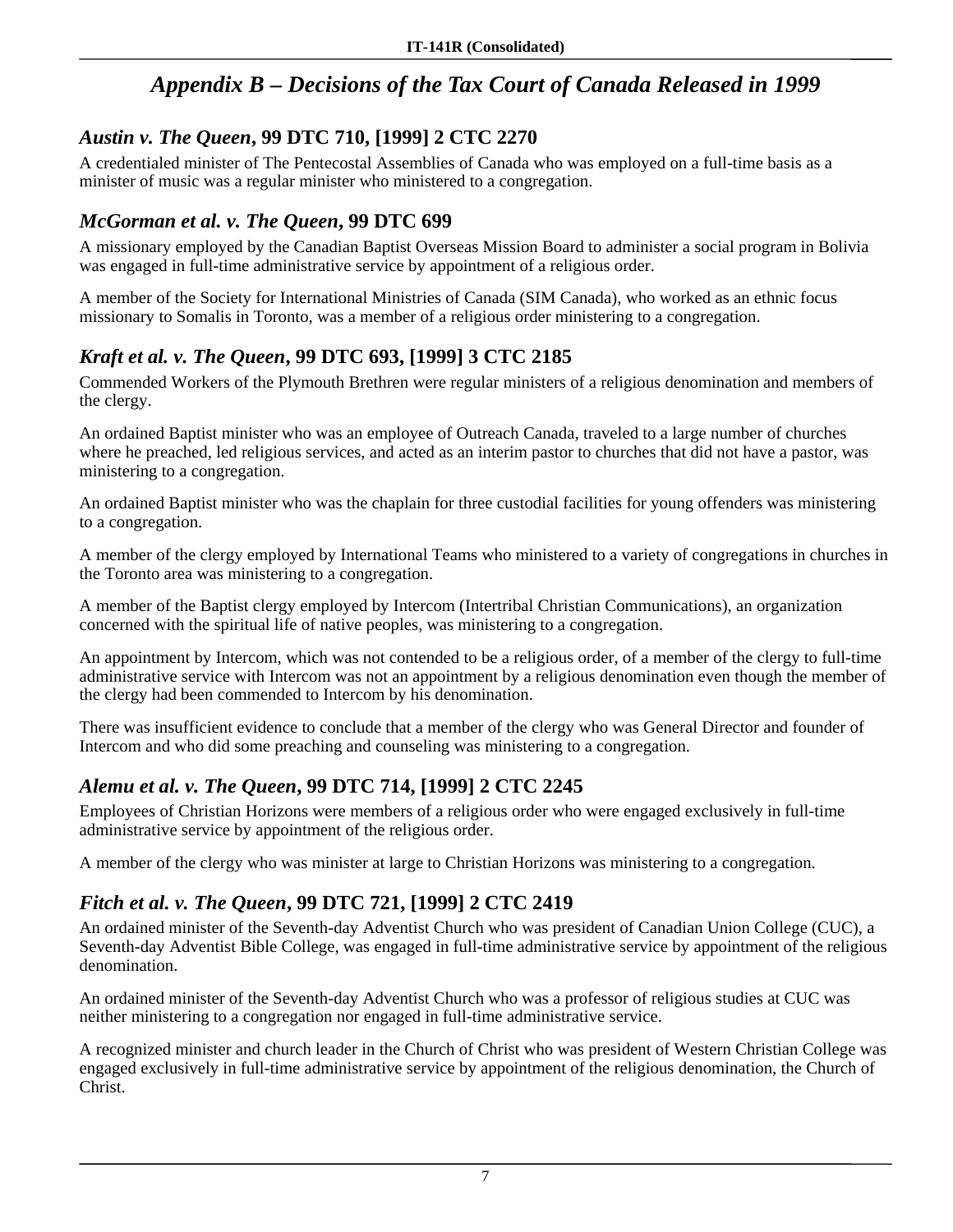#### *Koop et al. v. The Queen***, 99 DTC 707, [1999] 3 CTC 2084**

Credentialed members of Youth For Christ who worked among the inner-city youth by providing drop-in centres, sports facilities and preaching the gospel were both ministers and members of a religious order ministering to a congregation.

A member of The Navigators who was a Commended Worker of the Plymouth Brethren was a minister or member of the clergy ministering to a congregation.